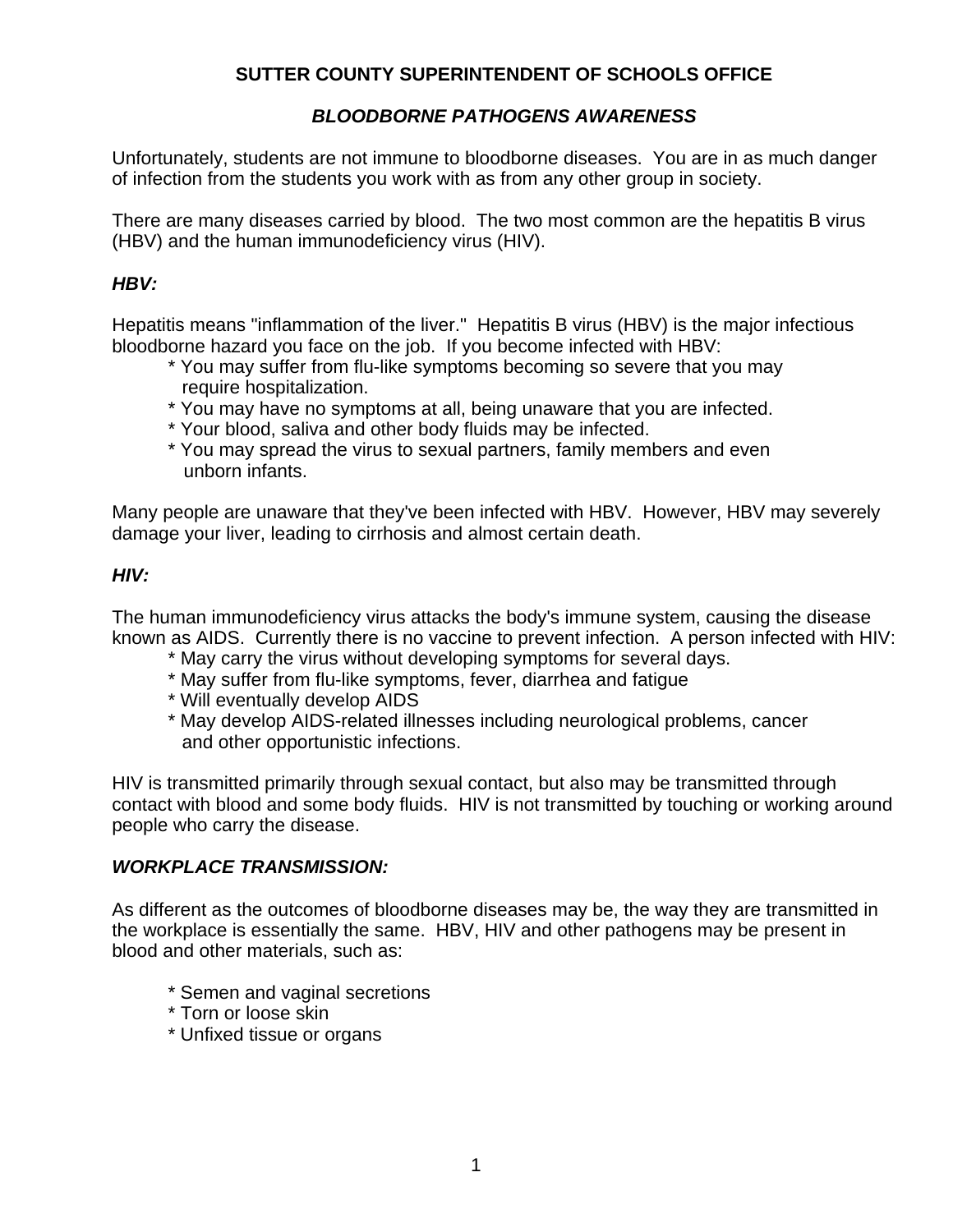Bloodborne pathogens can cause infection by entering your body in a variety of ways, including:

- \* Open cuts
- \* Nicks
- \* Skin abrasions
- \* Dermatitis
- \* Acne
- \* The mucous membranes of your mouth, eyes or nose.

Special-education employees should take extra caution while working with severely disabled children. Some disabled children:

- \* May be more vulnerable to injury
- \* May have special medical needs
- \* Are more dependent on adults for personal care.

## *ACCIDENTAL INJURY:*

You can become infected by accidentally injuring yourself with a sharp object that is contaminated. Sharp objects may be:

- \* Broken glass
- \* Sharp metal
- \* Needles
- \* Knives
- \* Exposed ends of orthodontic wires

## *INDIRECT TRANSMISSION:*

Bloodborne diseases can also be transmitted indirectly. This happens when you touch an object or surface contaminated with blood or other infectious materials and transfer the infection to your:

- \* Mouth
- \* Eyes
- \* Nose
- \* Open skin

Contaminated surfaces are a major cause of the spread of hepatitis. HBV can survive on environmental surfaces dried and at room temperatures for at least one week.

## *UNIVERSAL PRECAUTIONS:*

Most approaches to infection control are based on a concept called Universal Precautions. It requires that you consider every person, all blood and most body fluids to be a potential carrier of infectious disease.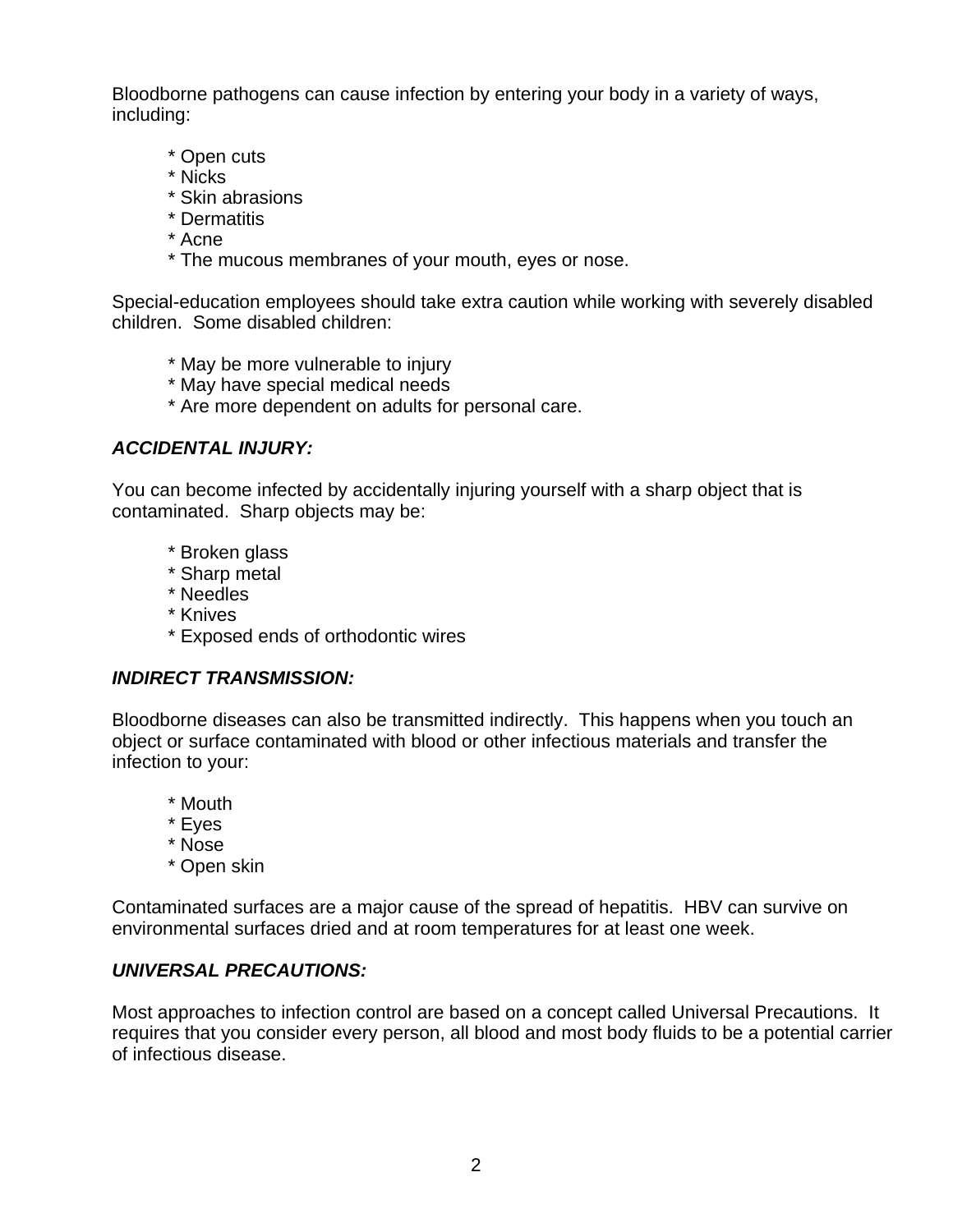There are many people who carry infectious disease having no visible symptoms and no knowledge of their condition. HIV and HBV infect people from:

- \* All age groups
- \* Every socioeconomic class
- \* Every state and territory
- \* Rural areas and inner cities

Using Universal Precautions resolves this uncertainty by requiring you to treat all human blood and body fluids as if they were known to be infected with HIV, HBV or other bloodborne pathogens. You can't identify every person who may transmit infection. Yet you can't afford not to take every precaution, since it takes just one exposure to become infected.

## *WORK PRACTICE CONTROLS:*

Work practices are specific procedures you must follow on the job to reduce your exposure to blood or other potentially infectious materials. The school system will identify specific personnel to deal with bloodborne hazards on a regular basis. These employees may include:

- \* A person trained in bloodborne pathogens safety to administer first-aid treatment to students.
- \* A custodian or trained person responsible for cleaning up all body fluid spills.

## *Handwashing*

One of the most effective work practice controls is also one of the most basic -- wash your hands. If infectious material gets on your hands, the sooner you wash it off, the less chance you have of becoming infected.

- \* Handwashing keeps you from transferring contamination from your hands to other areas of your body or other surfaces you may contact later.
- \* Every time you remove your gloves you must wash your hands with non abrasive soap and running water as soon as you possibly can.
- \* If skin or mucous membranes come in direct contact with blood, wash or flush the area with water as soon as possible.
- \* Where handwashing facilities are not available, such as a school bus, your employer will provide an antiseptic hand cleanser or antiseptic towelettes. Use theses as a temporary measure only. You must still wash your hands with soap and running water as soon as you can.

#### *Personal Hygiene*

Here are some controls based on personal hygiene that you must also follow.

- \* Minimize splashing, spraying, spattering and generations of droplets when attending to an injured student or co-worker.
- \* Do not eat, drink, smoke, apply cosmetics or lip balms or handle contact lenses where there is a reasonable likelihood of occupational exposure.
- \* Don't keep food and drink in refrigerators, freezers, shelves, cabinets or on countertops or benchtops where blood or other potentially infectious materials are present.

# *PERSONAL PROTECTIVE EQUIPMENT:*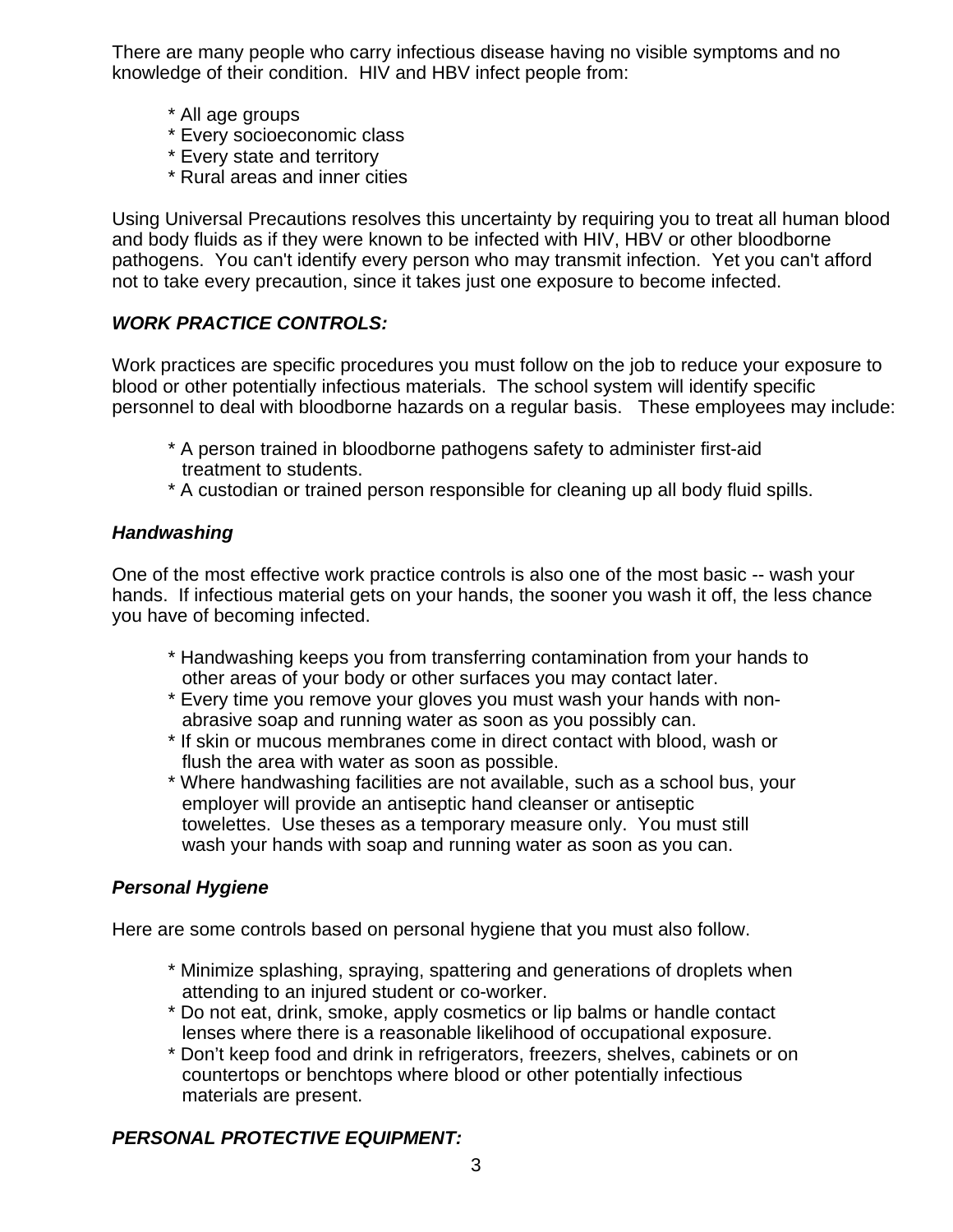The type of protective equipment appropriate for your job varies with the task and the degree of exposure you anticipate. Equipment that protects you from contact with blood or other potentially infectious materials may include:

- \* Gloves
- \* Gowns
- \* Aprons
- \* Lab coats
- \* Face shields
- \* Protective eye wear
- \* Masks
- \* Mouthpieces
- \* Resuscitation bags or other ventilation devices

If you are faced with cleaning up blood or body fluids:

- \* Wear appropriate PPE
- \* Use a solution of one part bleach to ten parts water
- \* Disinfect mops and cleaning tools after the job is done.

Your school system will issue personal protective equipment or make it readily accessible in your work area. In addition, your school system will maintain, replace or dispose of any protective equipment at no cost to you.

#### *General Rules on PPE*

You and your employer must work together to insure that your protective equipment does its job.

- \* You must be trained to use the equipment properly.
- \* The equipment must be appropriate for the task.
- \* The equipment must fit properly, especially gloves.
- \* All equipment must be free of physical flaws that could compromise safety.
- \* You must use appropriate protective equipment each time you perform a task involving potentially infectious materials.

If, when wearing equipment, it becomes penetrated by blood or other infectious materials, remove it as soon as possible.

#### *Resuscitation Devices*

The mechanical emergency respiratory devices and pocket masks are designed to isolate you from contact with a victim's saliva and body fluids.

Avoid using unprotected mouth-to-mouth resuscitation. Students or co-workers may have blood or other infectious materials in their mouth and may expel them during resuscitation.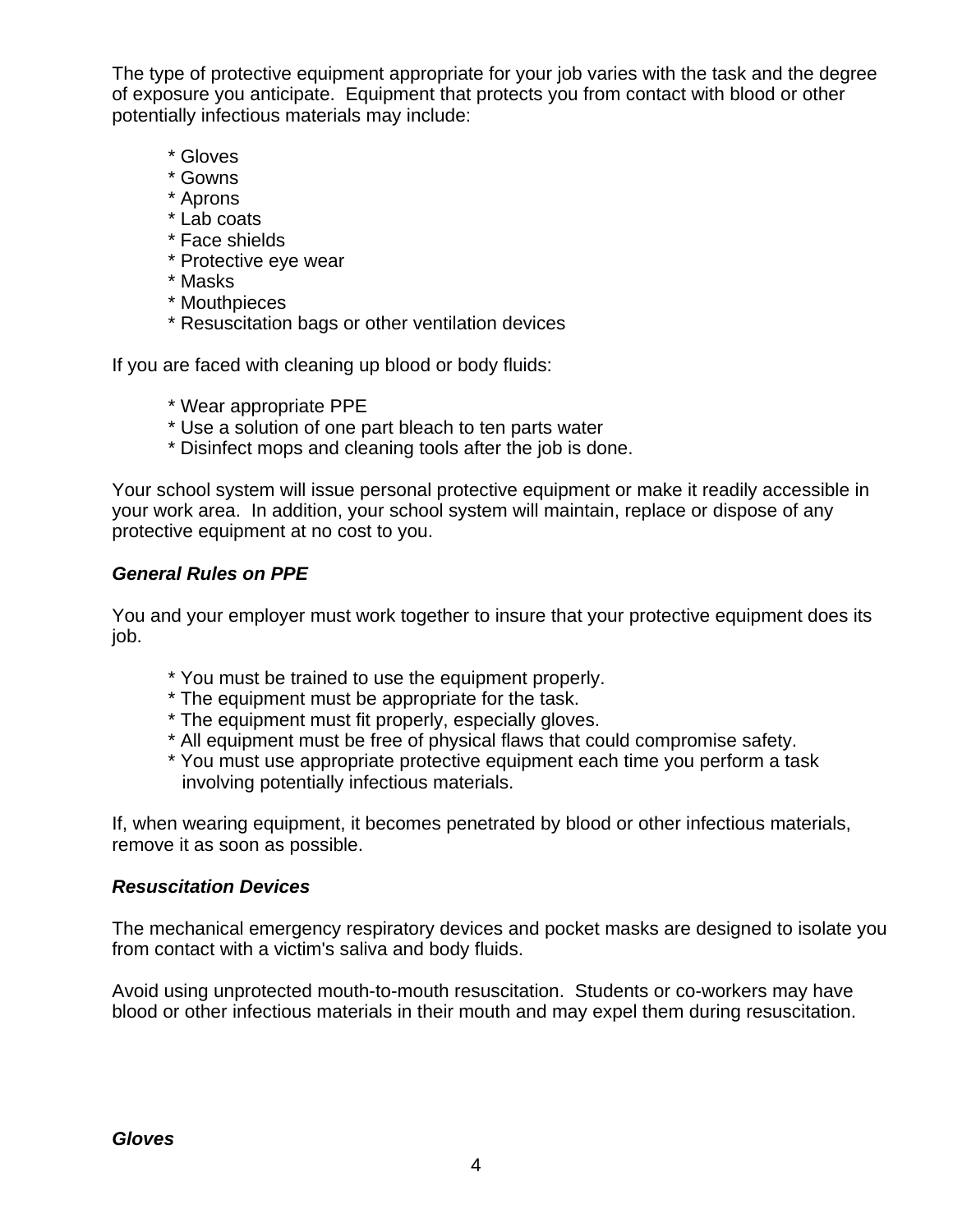Gloves are the most widely used and basic form of personal protective equipment. You **must**  wear gloves when it is reasonably anticipated that you may have hand contact with:

- \* Blood
- \* Any potentially infectious materials
- \* Mucous membranes or non-intact skin.

Gloves may be made of latex or vinyl when used for first-aid procedures. Heavy duty utility gloves should be used for housekeeping. If you are allergic to latex or vinyl gloves, there are hypo-allergenic gloves, glove liners, powderless gloves or another alternative that your school system can make available.

Utility gloves may be decontaminated or reused if they are not cracked, peeling, torn or punctured. They must otherwise offer a barrier of protection.

Since gloves can be torn or punctured, cover any hand cuts with bandages before putting on gloves.

Replace disposable single-use gloves as soon as possible if they are:

- \* Torn
- \* Punctured
- \* Contaminated
- \* No longer offer effective barrier protection.

Never wash or decontaminate this type of glove for reuse.

#### *Glove Removal*

Gloves should be removed when they become contaminated or damaged, or immediately after finishing the task. You must follow a safe procedure for glove removal, being careful that no pathogens from the soiled gloves contact your hands.

- \* With both hands gloved, peel one glove off from top to bottom and hold it in the gloved hand.
- \* With the exposed hand, peel the second glove from the inside, tucking the first glove inside the second.
- \* Dispose of the entire bundle promptly.
- \* Never touch the outside of the glove with bare skin.
- \* Every time you remove your gloves wash your hands with soap and running water as soon as you possibly can.

#### *GOOD HOUSEKEEPING:*

Good housekeeping protects you and the students. It should be everyone's responsibility.

Your facility's Exposure Control Plan will list specific methods and regular schedules for cleaning environmental surfaces possibly contaminated with infectious materials.

Here are some general rules: